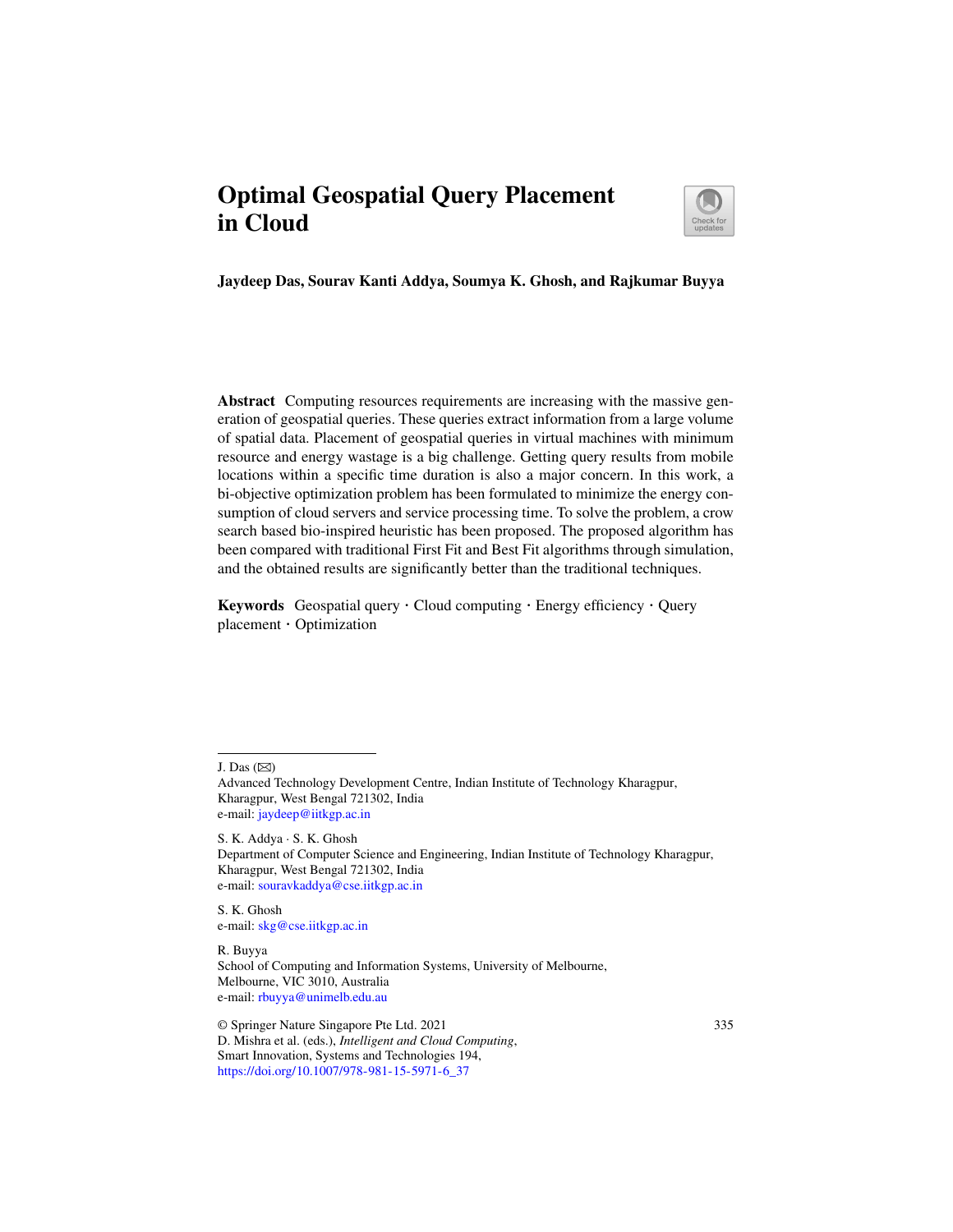### 1 Introduction

Geospatial Query (GQ) processing is essential in the applications of geographical information systems (GIS), multimedia information systems (MIS), location-based services (LBS), etc. In GQ, the location is an essential attribute. To access GIS data, a user can generate GQ from their mobile devices either from a static location or mobile location. In the best case, if the query resolved in a nearby cloud data center (DC), which leads to less communication cost and propagation delay. These metrics will not change for GQs, which are accessed from a static location. Whereas GQs are coming from mobile location users, metrics will change very frequently. GQs extract information from a large volume of spatial data  $[1]$ . Therefore, the distribution of GQs in dynamic cloud DCs is challenging [2]. Cloud computing offers a shared pool of huge resources like CPU core, RAM, storage, bandwidth, etc. Virtualization made physical resources available to the user by offering an illusion of a dedicated system. This technique creates multiple virtual machines (VMs) with different configurations of CPU cores, RAM, storage, bandwidth, etc. As per users requirement, the cloud service provider (CSP) offers them required VMs.

GQ load distribution means shifting of GQs to the heavy load VMs to low load VMs. Make a stable cloud environment with equal GQ distribution. While shifting the GQ, keep in mind that the query should be resolved within its timespan and the energy consumption will be minimum. In the literature, very fewer number of works published in GQ placement in the cloud. Lee et al. [3] proposed a spatial indexing technique that works over HBase for big geospatial data. They considered containedIn, intersects, within Distance types of GQ and used GeoLife and SFTaxi Trajectories data points for experiments. In [4], Bai et al. proposed an indexing technique over HBase distributed database using kNN and window query processing algorithms to process huge data objects. A learning technique to resolve GQ in the cloud is discussed in [5]. Akdogan et al. [6] proposed the Voronoi diagram for the efficient processing of a varied range of GQs. The authors have deployedMapReducebased approach to resolve the reverse nearest neighbor (RNN), maximum reverse nearest neighbor (MaxRNN), and k-nearest neighbor (kNN) queries. GQ resolution on the cloud using geospatial service chains has been discussed in [7].

On the other hand, many algorithms are proposed for load balancing in the cloud. Load balancing is a key factor for GQ placement in cloud servers. Kumar and Sharma [8] proposed an algorithm that is based on a proactive prediction based approach. It predicts future loads based on the past load history and distributed the loads from heavy load VMs to underloaded VMs. Calheiros et al. [9] proposed a workload prediction using the ARIMA model, which helps to get feedback from previous workloads and update the model accordingly. It helps to assign VMs dynamically and maintain the user QoS by reducing the rejection rate and response time. Garg et al. [10] proposed a mechanism to dynamic cloud resource allocation by assigning maximum workload to a DC as per SLA. To maximize the utilization of the cloud DC, they integrated noninteractive and transactional applications. It also reduces the penalty due to less SLA violation as a maximum number of the applications are run in DCs. [11] proposed a framework which schedules tasks decreasing overall energy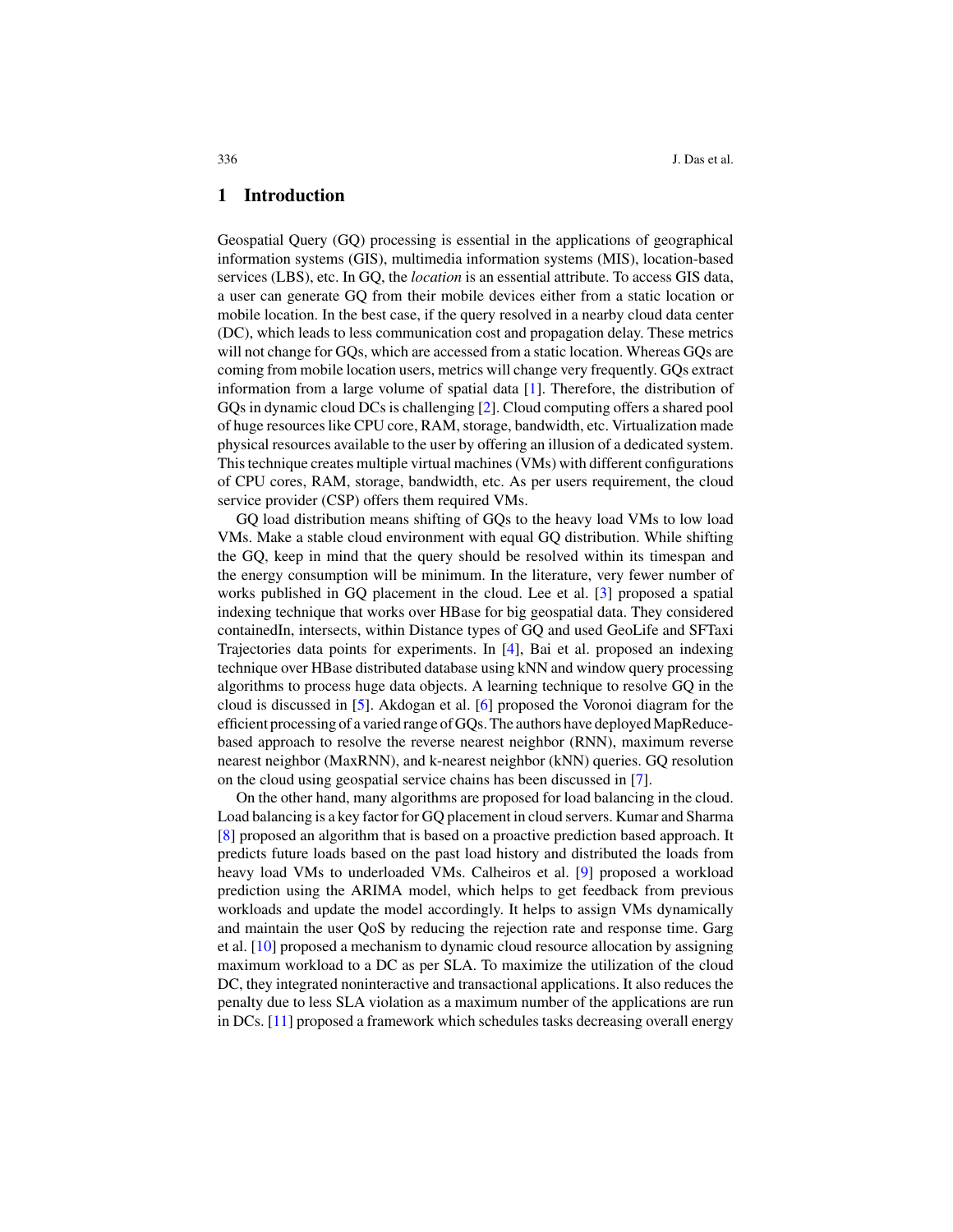of cloud data center. Geospatial query resolution is done using cloudlets in [12], and using fog computing in [13].

From the above literature survey, it is observed that most of the works are done separately for GQ processing and load distribution in the cloud environment. These two scenarios have been merged. In this work, GQs are not only resolved in the user-specified time span but also minimize the overall power consumption of the cloud environment due to an efficient GQ load balancing algorithm among the VMs. In this paper, it is assumed that the scheduling of GQs is highly heterogeneous. This work focus on the minimization of GQ resolving time span and energy consumption. The key contributions of this paper are:

- Optimal GQ load distribution with minimal timespan and energy consumption.
- Minimize the service time of the GQ.

The rest of the paper is organized as follows. Categories of the geospatial queries and modeling of processing those queries in the cloud platform are explained in Sect. 2. In Sect. 3, the problem-solution approach using crow search heuristic has been discussed. Performance analysis of the proposed scheme is presented in Sect. 4. Conclusion and future scope of the work are drawn in the last section.

### 2 System Model

Users generate the GQs through the user interface of web-enabled electronic gadgets, i.e., mobile, laptop, computer, etc. It will be submitted to the Cloud broker. The cloud broker will map the GQ with the existing query types. It is also needed to identify the requirements of geospatial data and geospatial services. There are three types of servers, i.e., Processing Server, Data Server, and Map Server available in the DC. The data server keeps geospatial data. The processing server processes the geospatial data. The map server helps to generate the map on processed geospatial data. After identification, the broker assigns a VM to execute GQ. When the execution is over, it generates the GQ results (GQR), which projected to the user interface. A pictorial view of the system model has shown in Fig. 1.

Assignment of appropriate VM to a GQ is a key feature to distribute the GQ load. Before the assignment of GQ, it is needed to know GQ types, which helps to select VM's specifications during VM to server mapping. The types of GQs [1] are mentioned below.

- Filter Query—This type of query[14] filters a particular geometry which presents in another geometry.
- Within Distance—It measures whether one geometry or object is present within a particular euclidean distance of another geometry or not.
- Nearest Neighbor (NN)—It measures whether geometries is the nearest neighbor of a particular geometry or not.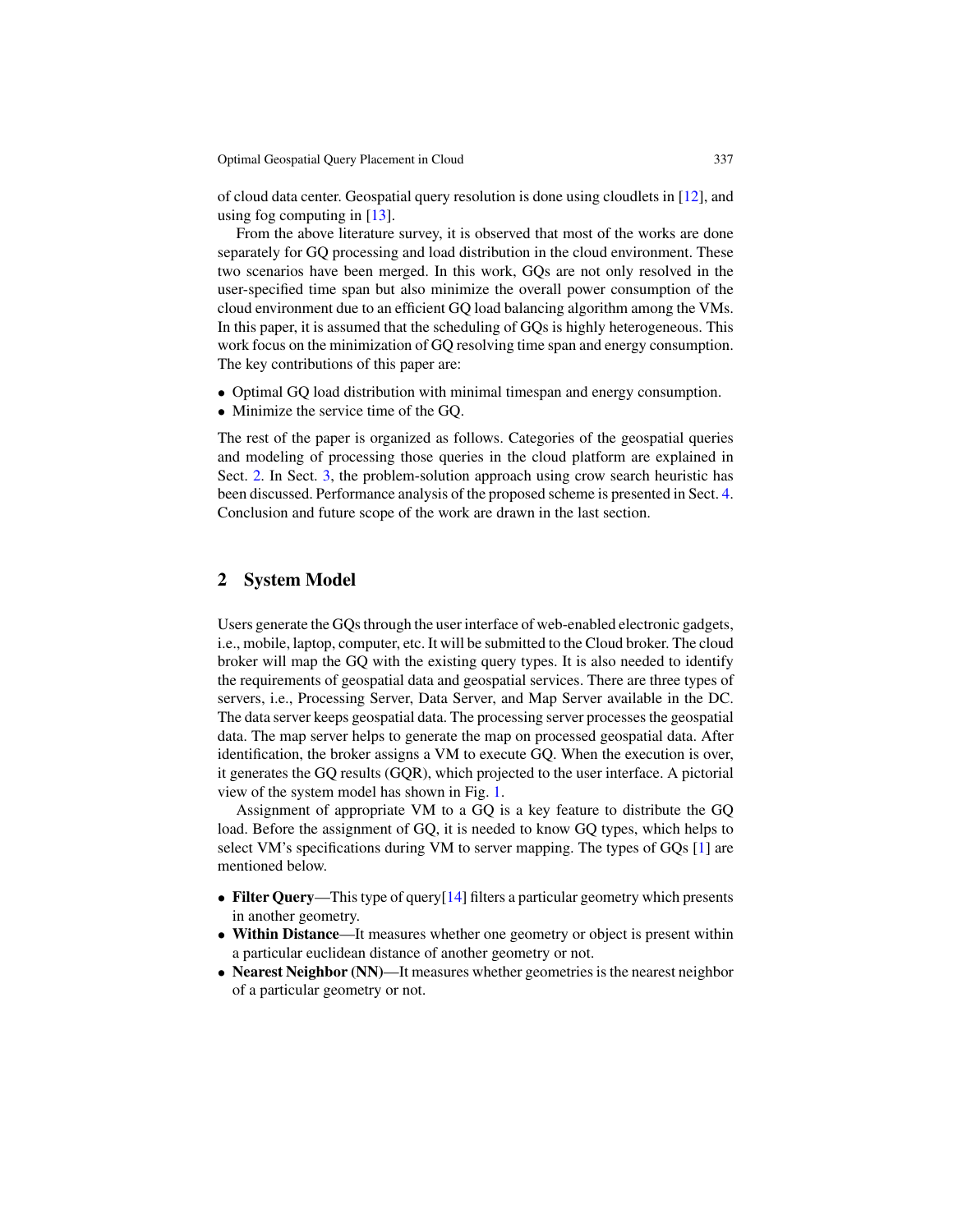

Fig. 1 Geospatial query processing model in cloud

• Geospatial Join Query—It compares one layer of geometry with the layers of the other geometries. Geospatial index type (that is, R-tree or Quadtree) must be the same on the geometry column of all the tables involved in the join operation.

## 2.1 Service Configuration

Cloud DC receives GQs from end-users. To assign GQs in VMs, it has to meet the resource requirements such as CPU, memory, etc. The VM assigns to the GQ if it meets the resource requirements of GQ. The selection of VMs with a number of GQs will be based on its capacity constraints. If requested VM specification is not available, then CSP may assign a higher configured VM. A cloud DC is configured with a large number of servers. VMs are also assigned to the nearby cloud DC of GQ. The nearby cloud DC should fulfill the resource requirement of GQ. Therefore, the optimal mapping of VM to the cloud server is important for maintaining the QoS of GQ services. Scheduling of the GQs is required to place into VMs. After the completion of GQ scheduling, an algorithm is needed for optimal selection of VM among all available VMs.

### 2.2 VM to Cloud Server Mapping

A suitable mapping of GQs to VMs is required while optimizing overall GQ processing time and power consumption of the system. A geospatial query set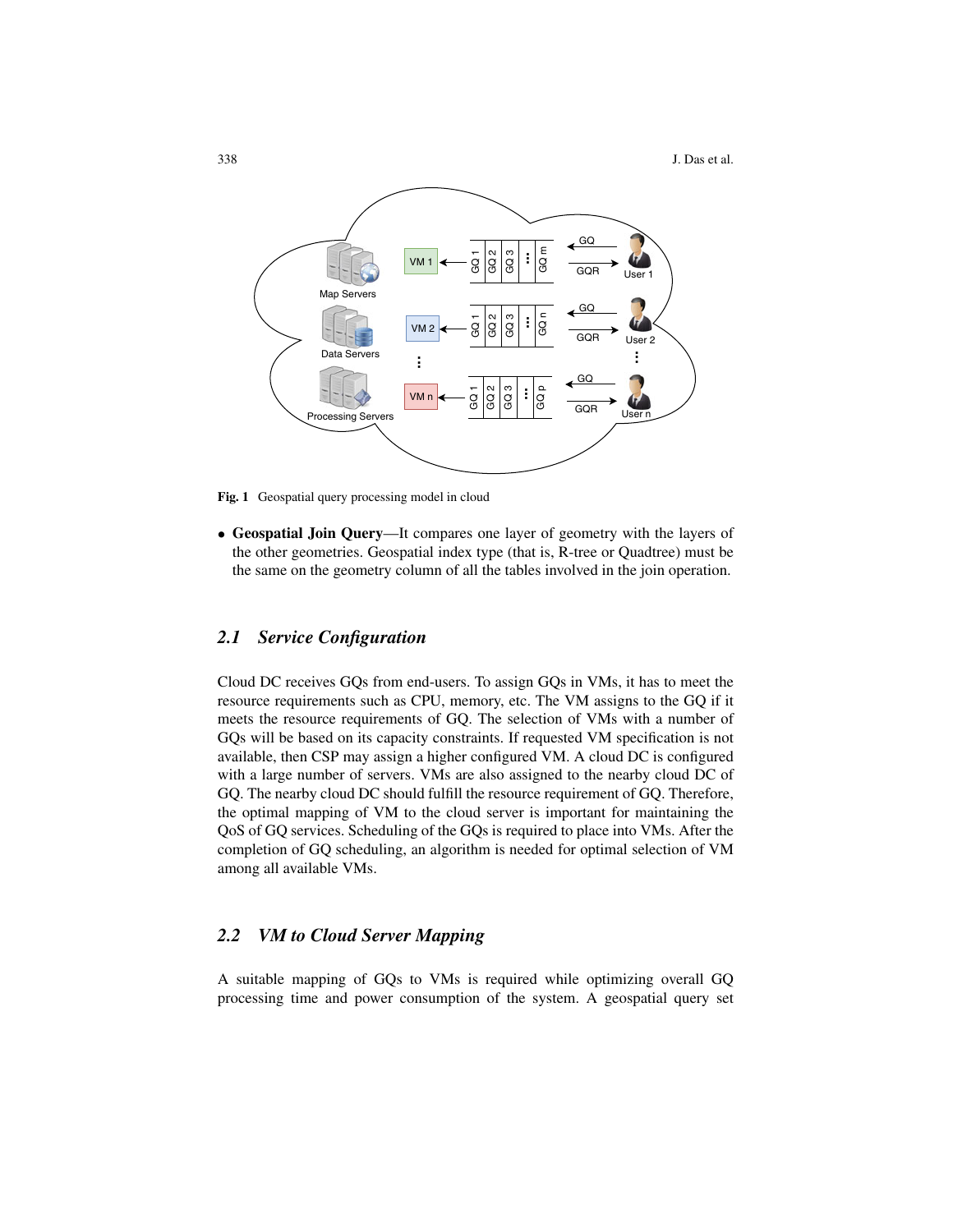$GQ = \{GQ_1, GQ_2, \ldots, GQ_p\}$  consists of 'p' number of geospatial queries. A VM set  $\{vm_1,vm_2,\ldots,vm_a\}$  consists of 'q' VMs. Each GQ has two dimensional (CPU and memory) resource requests. A crow matrix is generated for the GQ requests set. The main focus of the GQ placement (GQP) algorithm is to the continuous optimization of processing time and power consumption. Next, two parameters are represented mathematically.

### 2.2.1 Processing Time Calculation:

The service time of the GQ processing can be defined as follows:

$$
T_s = T_w + T_p \tag{1}
$$

where,  $T_s$  is Service Time,  $T_w$  is Waiting Time in Queue, and  $T_p$  is Processing Time in VM. The queue discipline, m/m/1 [15], is considered . All GQ requests will be in a FIFO manner. The arrival rate of GQs is  $\lambda$  and  $\mu$  will be the service rate. The steady-state probability of 'p' numbers of GQs can be calculated. Thus, the expected number of GQ request in the queue can be assumed, by which the  $T_w$  in the queue can also be computed. Similarly, the calculation of  $T_s$  can be done.

Now, to process large number of GQs, it needs more VMs. Increment of the number of VMs consumes more energy. If the number of VMs increases, then the energy consumed will be more. This is an NP-Hard problem. Trade-off between the number of VMs generation and overall energy consumption has been done. The relation between processing time in VM  $(T_p)$  and energy consumption

$$
T_p \propto E_c \tag{2}
$$

#### 2.2.2 Power Consumption Calculation:

The total power consumption can be defined as below [15]

$$
pwr_i = (pwr_i^{\max} - pur_i^{\min}) * utz_i + pw_i^{\min}
$$
\n(3)

 $pwr_i^{\text{max}}$  and  $pwr_i^{\text{min}}$  are the maximum and minimum average power consumed while maximum and minimum utilization is occurred, respectively.  $utz_i$  is utilization of  $vm_i$ .

### 2.3 Problem Formulation

In this paper, the GQ placement algorithm is modeled as a bi-objective optimization problem. The objective is to minimize the energy consumption of cloud servers and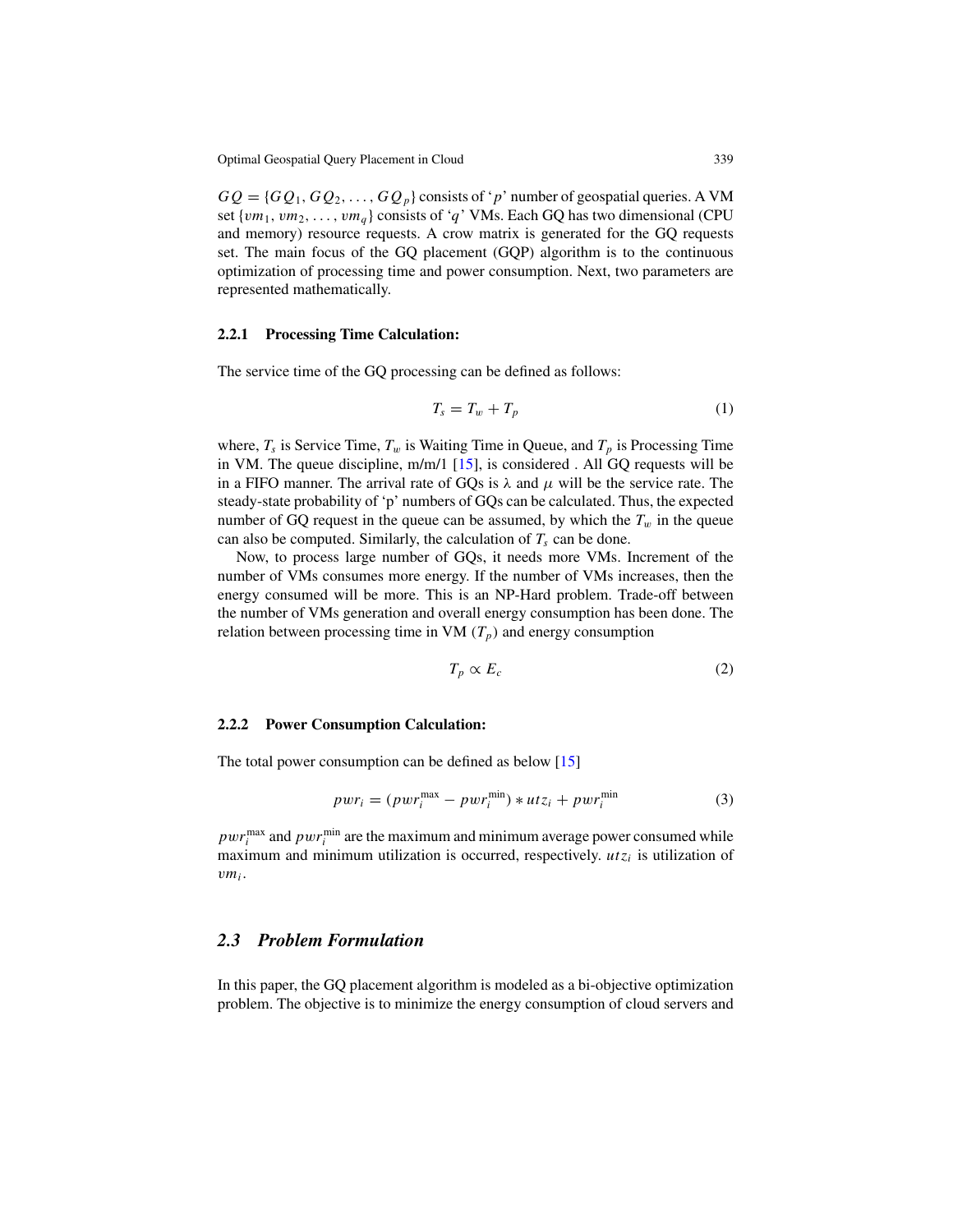processing time of GQ. The objective function of the GQP algorithm is mentioned below

Minimize 
$$
\sum_{c=1}^{n} E_c
$$
 and Minimize  $\sum_{p=1}^{m} T_p$  (4)

Subject to the three constraints are mentioned below

- Assignment constraint: It assures that the GQs are placed in such VMs where each GQ dimensions are matched with the VM dimensions.
- Capacity constraint: It assures that the total VM requirements of the GQ set should be less than or equal to the total available VMs.
- Placement constraint: It assures to the assignment of a GQ to only one VM which meets the resource requirements along with all dimensions.

### 3 Crow Search Algorithm for Geospatial Query Placement

To solve the aforementioned bi-objective optimization problem, the crow search algorithm (CSA) [16], has been chosen. CSA is a well-known algorithm that is used to solve many optimization problems. Unlike genetic algorithm (GA), ant colony optimization (ACO), particle swarm optimization (PSO), chaotic ant swarm (CAS),

```
Algorithm 1: Crow search algorithm for GQ placement (GQP).
Input: GQs from different users
 Result: Assign GQs in appropriate VM
Evaluate the position of the GQs.
Initialize the memory of the GQs.
 while iter \langle iter<sub>max</sub> do
    Generation of a new assignment of GQs in set GQS''.
    for i = 1 to n do
         Randomly select a VM vm_i that g_i follows.
         Define the awareness probability AP.
         if r_j \geq AP_j^{iter} then
             \int_{0}^{\infty} Check the availability of the resources at VM vm j.
             Update the position of gq_i in an array GQS'.
        else
             Generate a random VM vm_k with resources.
             Update the position of gq_i in the array GQS'.
        end
    end
    if FL < 1 then
         Set GQS'' = GQS'.
    else
        Perform 'x' random shuffles
        Update GQS''.
    end
    if f(GOS'') is better than f(GOS) then
     Set GQS = GQS''.
    end
end
```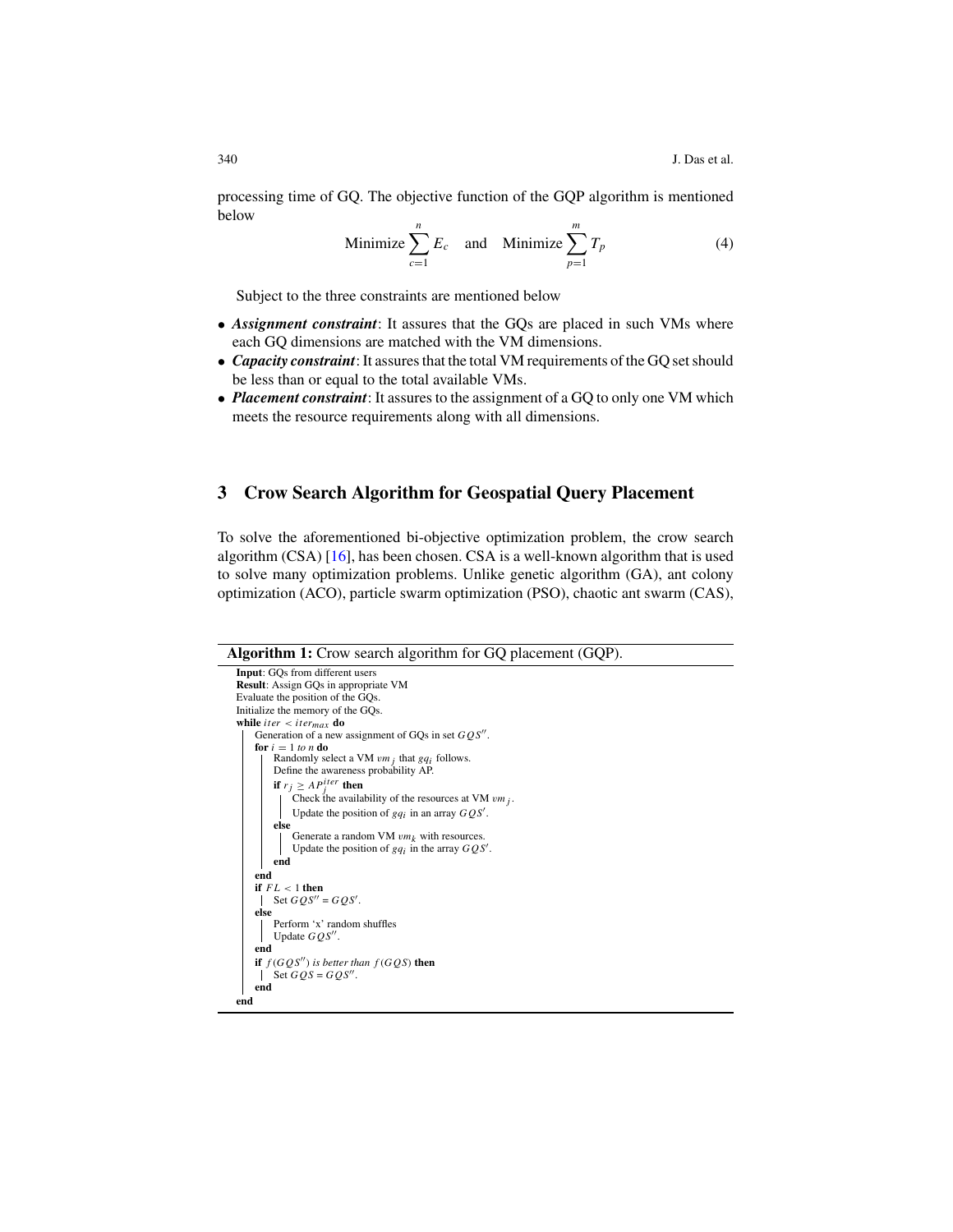CSA also makes use of a population of seekers to explore the search space. In CSA, the number of adjustable parameters is less (flight length (FL), and awareness probability (AP)) compare to the other optimization algorithms. As adjustable parameters are very difficult to manage. GQP is such an optimization problem where CSA can be used to find its optimal solutions. For GQ placement, GQs are considered as crows, and the best VM for GQ placement is equivalent to an optimal food source. A suitable VM selection is needed as all VMs are uniformly eligible for placing the GQs. As crows search for optimal food sources, similarly, the GQs are searching for appropriate VM for processing. The proposed crow search based algorithm for geospatial query placement into VM is described in Algorithm 1.

### 4 Performance Evaluation

All experiments are performed in CloudSim 4.0 simulator. The considered number of hosts 100 and each host has 16 processing elements. The number of VMs is varying from 100 to 500, and five types of VMs are considered. These are Micro VM(1 Core, 1 GB RAM), Small VM(1 Core, 2 GB RAM), Medium VM(2 Core, 2 GB RAM), Large VM(2 Core, 8 GB RAM), and xLarge VM(1 Core, 1 GB RAM). The number of cloudlets (here GQs) is considered within the range of 200−1200. The value of random shuffle is 20, and  $iter_{\text{max}}$  is 1000 for keeping the less complexity of the algorithm.

GQs are processed on a first-come, first-serve basis. The number of GQs against processing time graph has been displayed in Fig. 2. Also, the comparison has been done among GQP algorithm with existing Best Fit (BF), First Fit (FF), and Random allocation algorithms in the context of the number of used VM with respect to the number of geospatial queries which are depicted in Fig. 3. It has been observed that

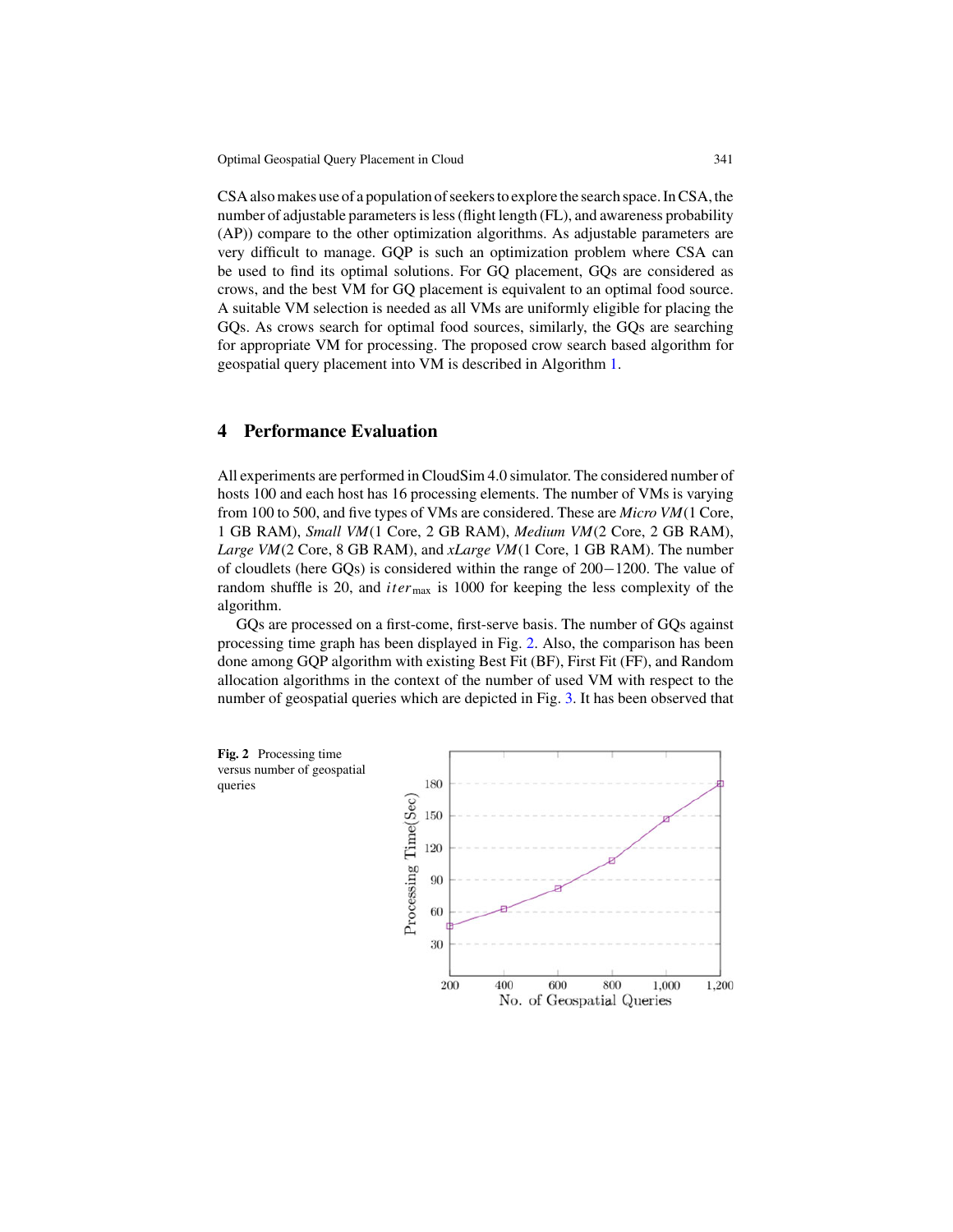

the number of used VMs are increased with the increment of the number of GQs. The number of VMs are used in GQP is lesser than the other three existing algorithms. In FF, first GQ is placed in the first VM. Next GQ will check whether it will fit in the first VM or not. If not, then it moves to the later VM. This moves toward nonoptimal solutions. In the case of FF, the algorithm checks all the VMs capacity and then decides where to move the GQs. This is also moved toward nonoptimal solutions. Figure 4 shows the overall power consumption against the different types of GQs placement strategies. As less number of VMs are used for resolving GQs in the GQP algorithm, this leads to the minimal power consumption in GQP compared to the other three algorithms.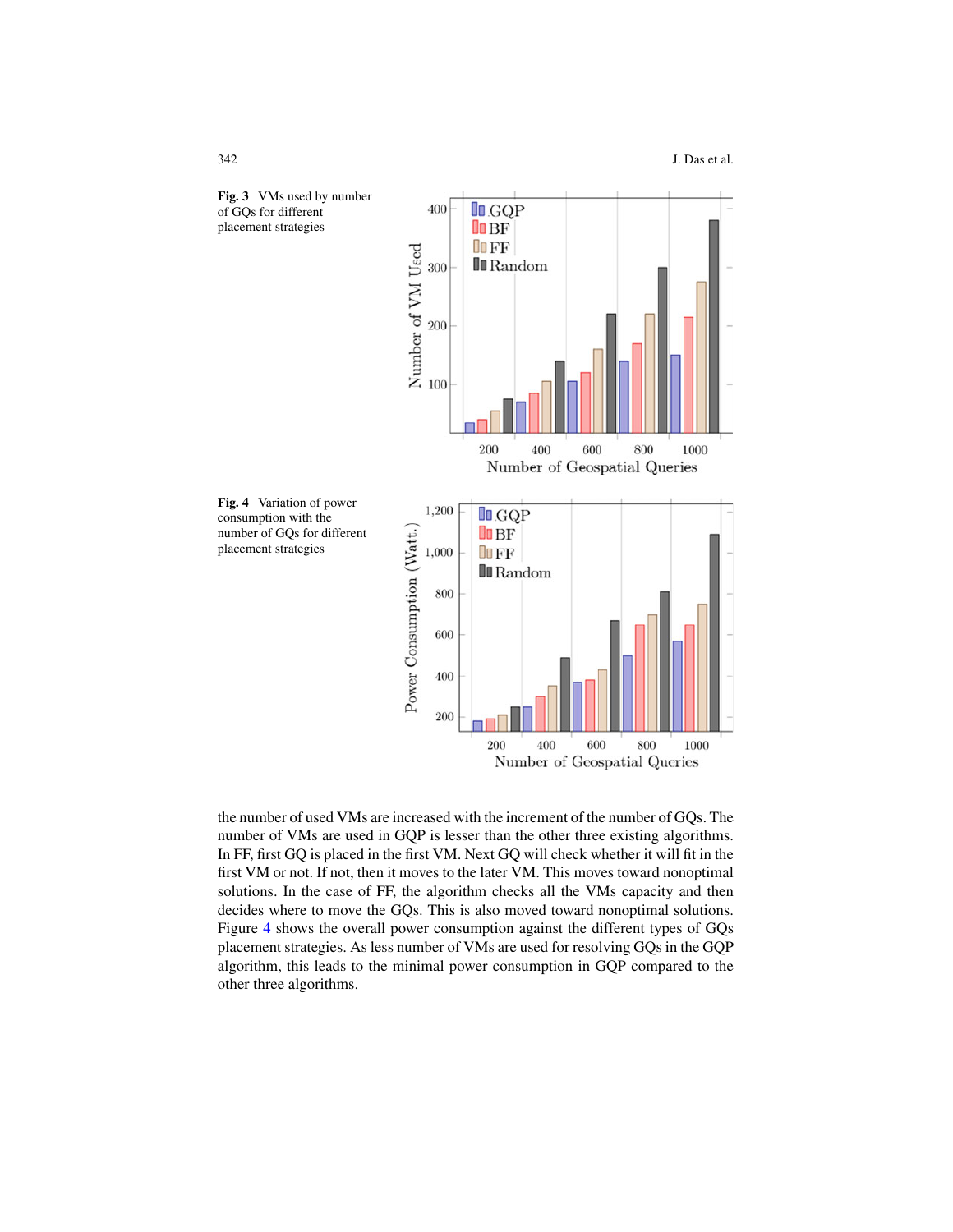## 5 Conclusions and Future Work

The processing of GQ from a mobile location in the cloud server is a challenging task. Mainly, GIS data resides in the spatial database in huge volumes. To process a large number of GQ leads to high propagation delay and response time. Also, it causes higher energy consumption in cloud servers. In this work, an optimization problem formulated and solved it using crow search based heuristic. The obtained results are significantly outperforming than traditional FF and BF. An extension of this work, GQ processing in a multi-cloud environment will be done.

## References

- 1. Shekhar, S., Chawla, S.: Spatial Databases: A Tour. Prentice Hall Upper Saddle River, NJ (2003)
- 2. Yang, C., Huang, Q.: Spatial Cloud Computing: A Practical Approach. CRC Press (2013)
- 3. Lee, K., Ganti, R.K., Srivatsa, M., Liu, L.: Efficient spatial query processing for big data. In: Proceedings of International Conference on Advances in Geographic Information Systems (ACM SIGSPATIAL), pp. 469–472. ACM (2014)
- 4. Bai, J.W., Wang, J.Z., Huang, J.L.: Spatial query processing on distributed databases. In: Advances in Intelligent Systems and Applications, vol. 1, pp. 251–260. Springer, Berlin (2013)
- 5. Das, J., Dasgupta, A., Ghosh, S.K., Buyya, R.: A learning technique for vm allocation to resolve geospatial queries. In: Recent Findings in Intelligent Computing Techniques, vol. 1, pp. 577–584. Springer, Berlin (2019)
- 6. Akdogan, A., Demiryurek, U., Banaei-Kashani, F., Shahabi, C.: Voronoi-based geospatial query processing with mapreduce. In: Proceedings of International Conference on Cloud Computing Technology and Science (CloudCom), pp. 9–16. IEEE (2010)
- 7. Das, J., Dasgupta, A., Ghosh, S.K., Buyya, R.: A geospatial orchestration framework on cloud for processing user queries. In: Proceedings of International Conference on Cloud Computing in Emerging Markets (CCEM), pp. 1–8. IEEE (2016)
- 8. Kumar, M., Sharma, S.: Deadline constrained based dynamic load balancing algorithm with elasticity in cloud environment. Comput. Electr. Eng. 69, 395–411 (2018)
- 9. Calheiros, R.N., Masoumi, E., Ranjan, R., Buyya, R.: Workload prediction using arima model and its impact on cloud applications qos. IEEE Trans. Cloud Comput. 3(4), 449–458 (2015)
- 10. Garg, S.K., Toosi, A.N., Gopalaiyengar, S.K., Buyya, R.: Sla-based virtual machine management for heterogeneous workloads in a cloud datacenter. J. Netw. Comput. Appl. 45, 108–120 (2014)
- 11. Primas, B., Garraghan, P., McKee, D., Summers, J., Xu, J.: A framework and task allocation analysis for infrastructure independent energy-efficient scheduling in cloud data centers. In: Proceedings of International Conference on Cloud Computing Technology and Science (CloudCom), pp. 178–185. IEEE (2017)
- 12. Das, J., Mukherjee, A., Ghosh, S.K., Buyya, R.: Geo-cloudlet: time and power efficient geospatial query resolution using cloudlet. In: Proceedings of 11th International Conference on Advanced Computing (ICoAC), pp. 180–187. IEEE (2019)
- 13. Das, J., Mukherjee, A., Ghosh, S.K., Buyya, R.: Spatio-fog: a green and timeliness-oriented fog computing model for geospatial query resolution. Simul. Model. Practice Theory 100, 102043 (2020)
- 14. Güting, R.H.: An introduction to spatial database systems. VLDB J. Int. J. Very Large Data Bases 3(4), 357–399 (1994)